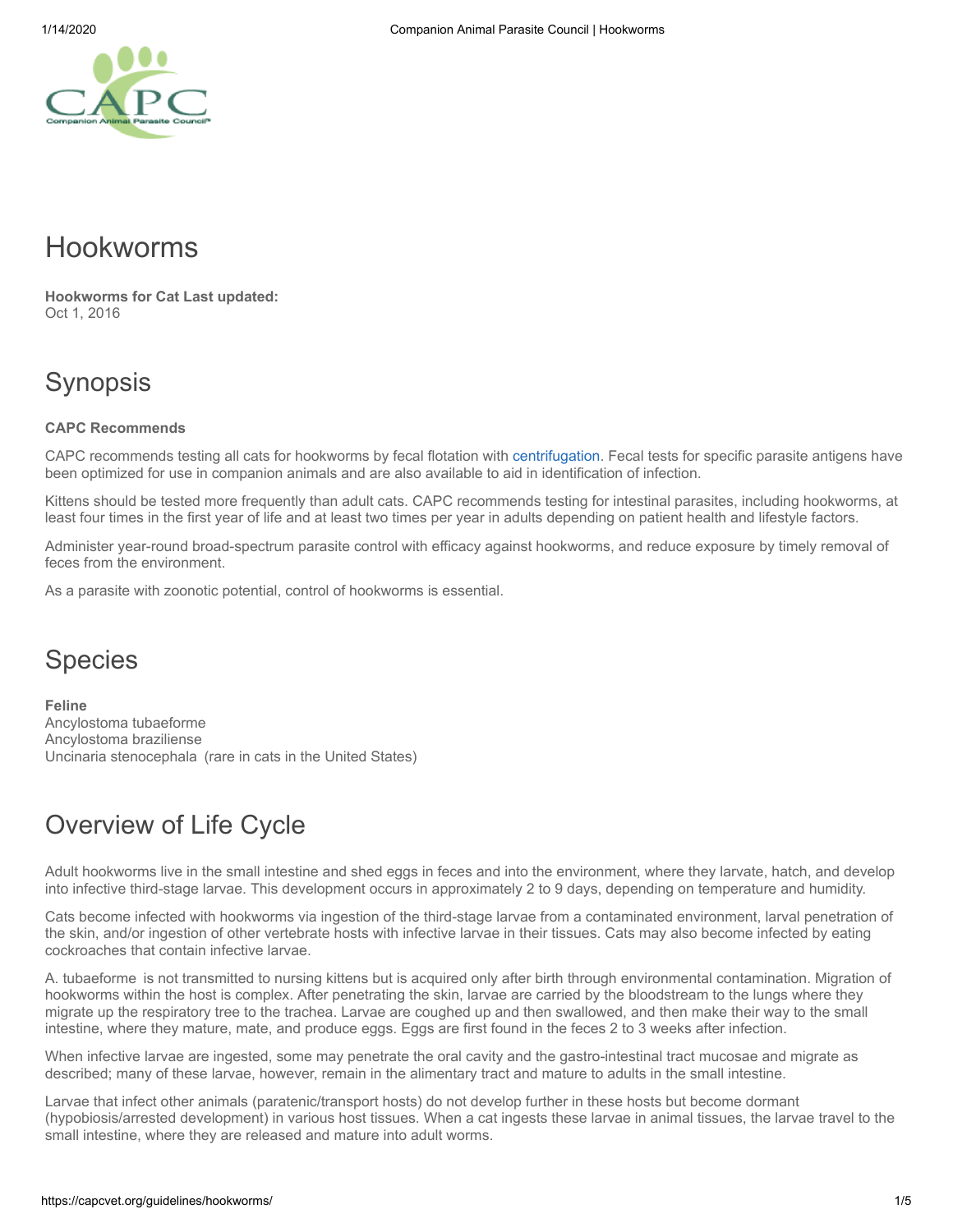#### 1/14/2020 Companion Animal Parasite Council | Hookworms

Immature and adult worms attach to the mucosa of the small intestine, digest the tissue, inject anticoagulants, and suck blood. Worms may detach and move to new sites and reattach. Small bleeding ulcers form where the worms once fed.

Adult worms may live for 4 to 24 months in the small intestine.

# **Stages**

Morulated hookworm eggs are passed in the feces of infected cats; the most commonly seen species is  A. tubaeforme  in the cat.

Adult hookworms in the small intestine of infected cats are attached to the intestinal villi by a large mouth cavity (buccal cavity).

Male hookworms have a posterior copulatory bursa, and it is not uncommon to observe worms in copula in the small intestine.

The anterior ends of both males and females are bent dorsally, giving them a "fishing hook" appearance.  Ancylostoma  tubaeforme has three pairs of teeth in the buccal cavity. Ancylostoma braziliense  has one pair of teeth (although some references mention a second, inconspicuous pair).  Uncinaria stenocephala  has cutting plates instead of teeth.

Cat hookworms range in size from 10 to 20 mm by 0.4 to 0.5 mm.

Eggs range in size from 55 to 90 μm by 30 to 55 μm, depending on the species.  Ancylostoma  spp. eggs are 55 to 75 μm by 34 to 47 μm;  U. stenocephala  eggs are 71 to 93 μm by 35 to 58 µm.

### Disease

All hookworms suck blood. Ancylostoma tubaeforme, is a voracious bloodsucker and can cause anemia, diarrhea, and weight loss in kittens. Large numbers of these hookworms can be fatal.

Respiratory disease and pneumonia may occur in kittens when large numbers of larvae migrate through the lungs. Respiratory signs may also be associated with hookworm-induced anemia.

A. tubaeforme  is more pathogenic than  U. stenocephala  and  A. braziliense  because it is a voracious bloodsuckers and consumes much more blood than the latter two species.

Penetration by larval hookworms occasionally causes a dermatitis with erythema, pruritus, and papules. These lesions are most commonly seen on the animal's feet, particularly in the interdigital spaces.  A. braziliense  are most often the culprits.

# Prevalence

A. tubaeforme  is a common parasites of cats throughout the United States and is found in most tropical and subtropical environments.

Both young and adult feline hosts can harbor hookworms and pass eggs in their feces.

In ongoing U.S. studies, prevalence of  Ancylostoma  spp. in ownerless cats ranged from 1.1% in the northeast (New York) to 20% in the southeast (Tennessee).

The geographic distributions of  A. braziliense  and  U. stenocephala  are more limited.

In the United States,  A. braziliense  occurs in warm coastal areas; however, this parasite  is most common in tropical and subtropical regions of Central and South America and the Caribbean.

Uncinaria stenocephala,  or the  northern carnivore hookworm, prefers colder climates and is most common in the northern United States, Canada, and Europe.

Infection with hookworms occurs in all cats, but infection rates are likely to be higher in pets kept outdoors

[Click here to view our Prevalence Maps](https://capcvet.org/maps/) and to sign up for updates on reported cases in your area

## Host Associations and Transmission Between Hosts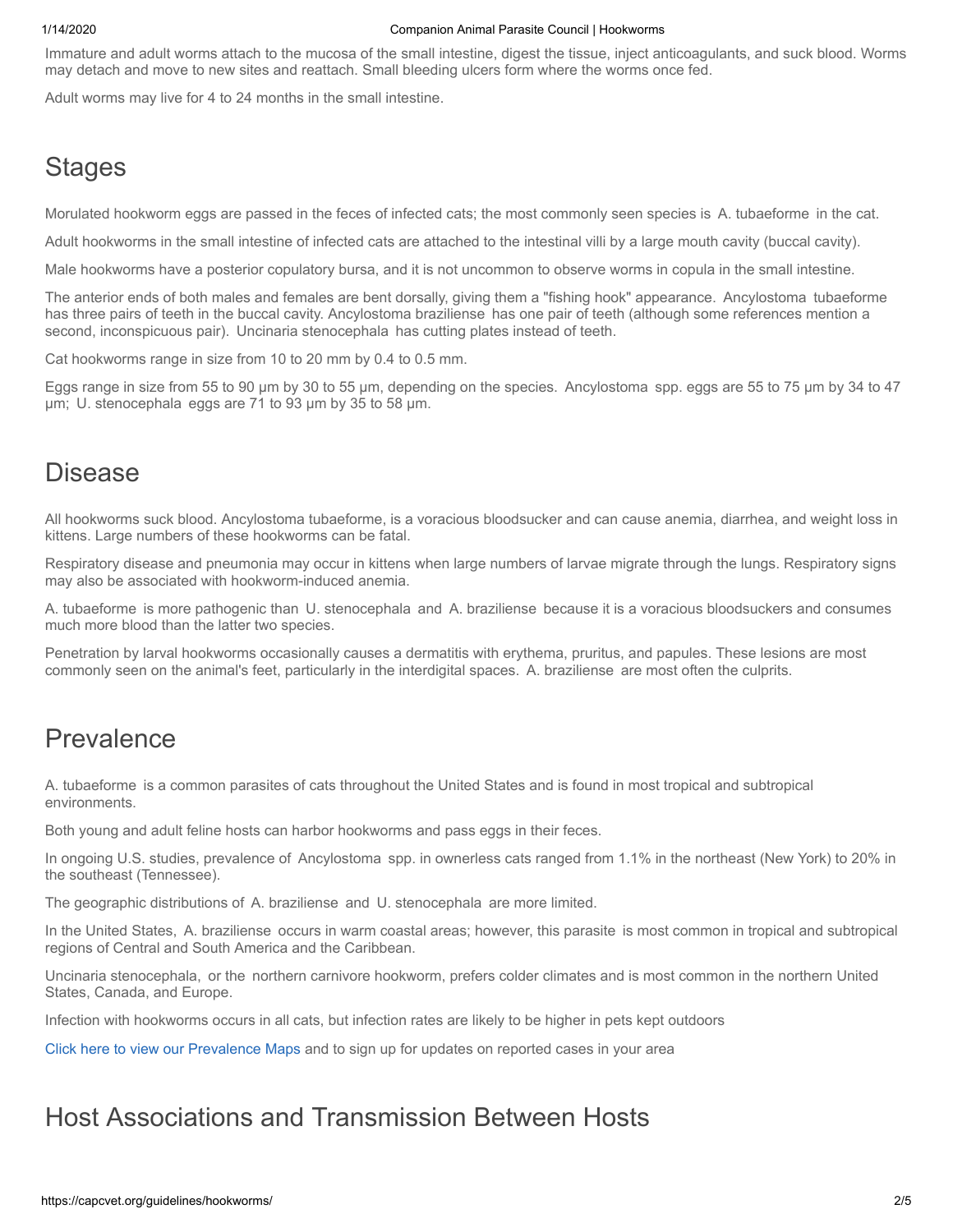Cats become infected with hookworms through ingestion of infective larvae from a contaminated environment, larval skin penetration, and/or ingestion of larvae in the tissues of vertebrate hosts (usually rodents).

### Prepatent Period and Environmental Factors

In general, the prepatent periods are 18 to 28 days for A. tubaeforme and 13 to 27 days for A. braziliense and U. stenocephala.

Most hookworm eggs larvate, hatch, and develop into infective third-stage larvae in the environment in approximately 2 to 9 days, depending on temperature and humidity. In general, the environmental stages thrive best away from direct sunlight in warm, moderately moist, aerated soils. Freezing kills Ancylostoma  spp. eggs, but  Uncinaria  eggs are hardier.

Unlike ascarid eggs, hookworm larvae do not persist in the environment for years. Under optimal conditions, infective hookworm larvae can survive in the soil for a few months until their metabolic reserves are depleted. In addition, larvae usually are killed by freezing temperatures

# Site of Infection and Pathogenesis

Most hookworm species can penetrate the skin. As noted previously, occasionally the penetration of larval hookworms causes a dermatitis with erythema, pruritus, and papules. These lesions are most commonly seen on the pet's feet, particularly in the interdigital spaces.

After skin penetration, hookworm larvae move via the lymphatics to the veins and lungs where they penetrate alveoli and migrate up the respiratory tree to the trachea. They are swallowed and return to the small intestine where they attach to the mucosa and mature into adults. Respiratory disease and pneumonia may occur in kittens when large numbers of larvae migrate through the lungs. Respiratory signs also may be associated with hookworm-induced anemia.

Hookworms in the small intestine attach and secrete enzymes and anticoagulants to digest intestinal mucosa and facilitate bloodsucking. Hookworm platelet inhibitor decreases platelet aggregation and adhesion. Intestinal villi are damaged and villus blunting occurs, resulting in malabsorption and diarrhea. Adult hookworms move to new feeding sites, leaving small bleeding ulcerations behind. Enteritis and diarrhea may develop during this intestinal phase.

The major disease syndrome produced by hookworms is acute or chronic anemia from blood loss.

## **Diagnosis**

CAPC recommends testing all cats for hookworms by fecal flotation with [centrifugation](https://capcvet.org/articles/why-fecal-centrifugation-is-better/). Fecal tests for specific parasite antigens have been optimized for use in companion animals and are also available to aid in identification of infection.

Kittens should be tested more frequently than adult cats. CAPC recommends testing for intestinal parasites, including hookworms, at least four times in the first year of life and at least two times per year in adults depending on patient health and lifestyle factors.

Cats of any age may have subclinical infections and show no signs of disease. However, when hookworm infections are allowed to persist, contamination of the environment with these potentially zoonotic parasites can occur.

A. tubaeforme  begin sucking blood before eggs are produced.

Fecal flotation with centrifugation

Diagnosis of patent hookworm infections via fecal flotation is straightforward. Hookworm eggs float readily in most flotation solutions.

Mix 1 to 5 g feces and 10 ml of flotation solution (ZnSO4 sp.gr. 1.18; sugar sp. gr. 1.25) and filter/strain into a 15-ml centrifuge tube.

Top off with flotation solution to form a slightly positive meniscus, add coverslip, and centrifuge for 5 minutes at 1500 to 2000 rpm.

Examine for characteristic eggs.

Eggs of  Ancylostoma  spp. can be differentiated from those of  Uncinaria stenocephala  by size (see images under Life Cycle) although the ranges overlap somewhat. Mixed infections sometimes occur.

Ancylostoma  spp.: 52-79µ x 28-58µ

Uncinaria stenocephala: 71-92µ x 35-58µ

Fecal test for hookworm antigen

### https://capcvet.org/guidelines/hookworms/ 3/5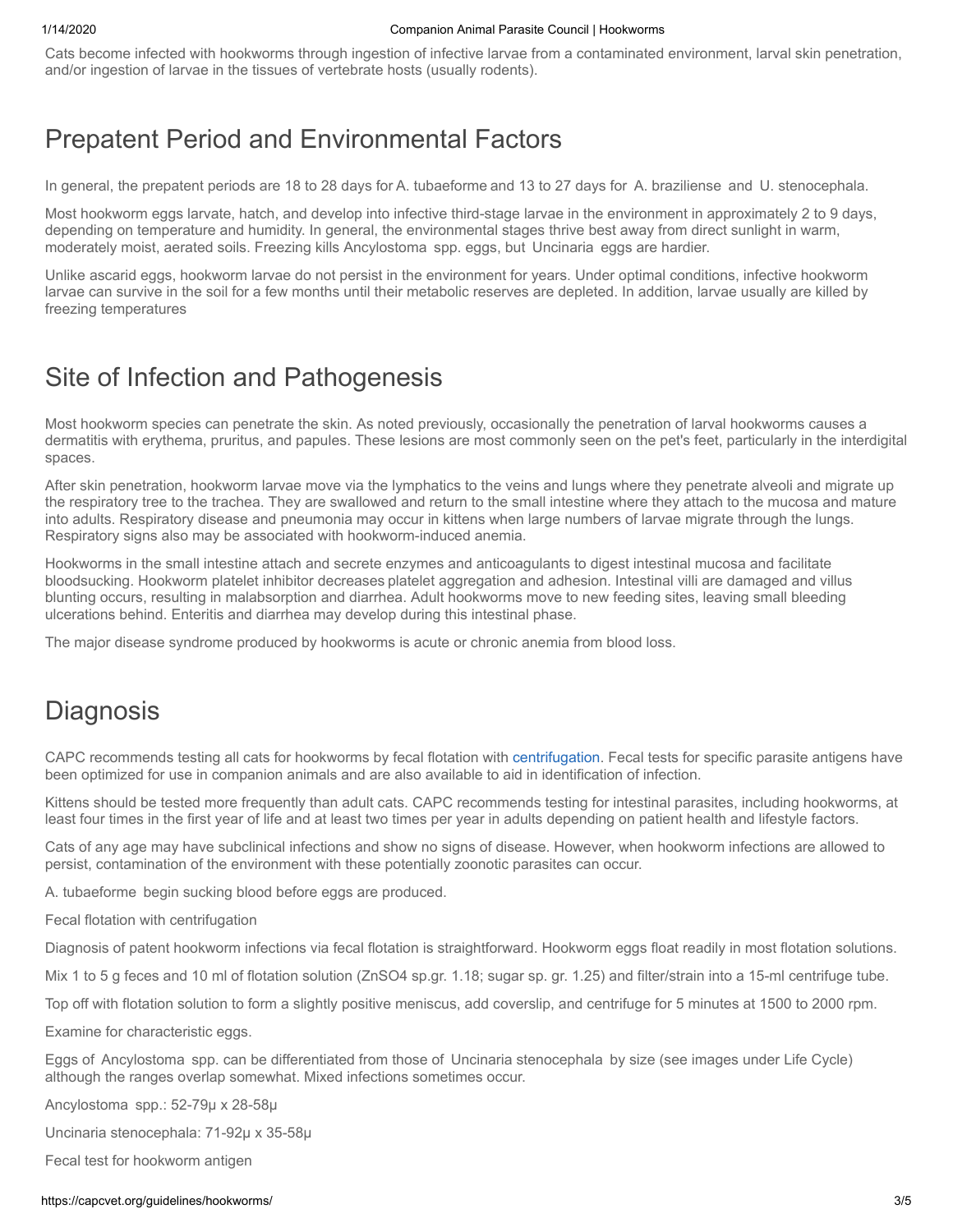### 1/14/2020 Companion Animal Parasite Council | Hookworms

Commercial assays are available for detection of antigen produced by immature and adult hookworms in the lumen of the small intestine. Both male and female worms can be detected, and antigen production is not linked to egg production.

Diagnosis by detection of antigen allows identification of prepatent and single sex infections, supporting use of preventives and allowing earlier treatment.

To ensure the widest breadth of detection of intestinal parasites in cats, fecal tests for antigen should be combined with microscopic examination of feces for eggs.

# **Treatment**

In severely affected animals, anthelmintic treatment must be combined with supportive therapy to keep the animal alive until the drugs can kill the worms. In addition to keeping the patient warm, supportive treatment can include electrolyte and fluid therapy, iron supplements, a high-protein diet, and when clinically indicated, blood transfusions.

Routine anthelmintic therapies do not kill arrested third-stage larvae in tissues.

Emodepside, ivermectin, milbemycin oxime, moxidectin, pyrantel, and selamectin are approved for adult  A. tubaeforme.

Emodepside and moxidectin are approved for fourth-stage (L4) and young adult  A. tubaeforme  in the intestine.

Ancylostoma tubaeforme: The following products are approved for the treatment (and in some cases control\*) of adult  A. tubaeforme  infections in cats:

Advantage Multi® Topical Solution for Cats (imidacloprid + moxidectin) (Bayer Animal Health)\*

HEARTGARD® Chewables for Cats (ivermectin)(Merial)\*

Interceptor® Flavor Tabs® for Dogs & Cats (milbemycin oxime)(Elanco)

Paradyne® (selamectin) (Zoetis)\*

Profender® Topical Solution (emodepside/praziquantel) (Bayer Animal Health)

Revolution® (selamectin) (Zoetis)\*

Additionally, the following products are approved for fourth-stage (L4) larvae and young adult  A. tubaeforme in the intestine:

Advantage Multi® Topical Solution for Cats (imidacloprid/moxidectin) (Bayer Animal Health)

Profender® Topical Solution (emodepside/praziquantel) (Bayer Animal Health)

Ancylostoma braziliense: The following product is approved for treatment and control of adult and immature  A. braziliense  in cats:

HEARTGARD® Chewables for Cats (ivermectin) (Merial)

Click here to view [CAPC's Parasite Product Applications](https://capcvet.org/parasite-product-applications/) page

# Control and Prevention

Kittens require more frequent anthelmintic administration than adult cats because (1) they often are  serially reinfected from the environment and (2) they often harbor migrating parasite larvae that later mature and commence laying eggs.

Hookworm infections in kittens may cause serious illness or even death before a diagnosis is possible by fecal examination.

In light of the hookworm prepatent periods kittens, and their queens  should be treated with appropriate anthelmintics when the young are 2, 4, 6, and 8 weeks of age. Kittens should be put on monthly preventives as soon as label recommendations allow. If kittens are not treated until 6 to 8 weeks of age or later, they should be put on a monthly preventive according to label recommendations, dewormed again in 2 weeks, and then maintained on monthly preventives thereafter.

Beginning treatment when kittens are 2 weeks of age will help minimize environmental contamination.

Efficacy of the initial dewormings, effectiveness of the monthly control product, and client compliance should be monitored by performing a fecal examination 2 to 4 times in the first year and 1 to 2 times annually thereafter, depending on the age of the animal and its prior history of infection.

Preventing predation and scavenging activity by keeping cats indoors will limit the opportunity for cats to acquire infection with hookworms through ingestion of vertebrate hosts (usually rodents) or from an environment contaminated with feces from untreated animals.